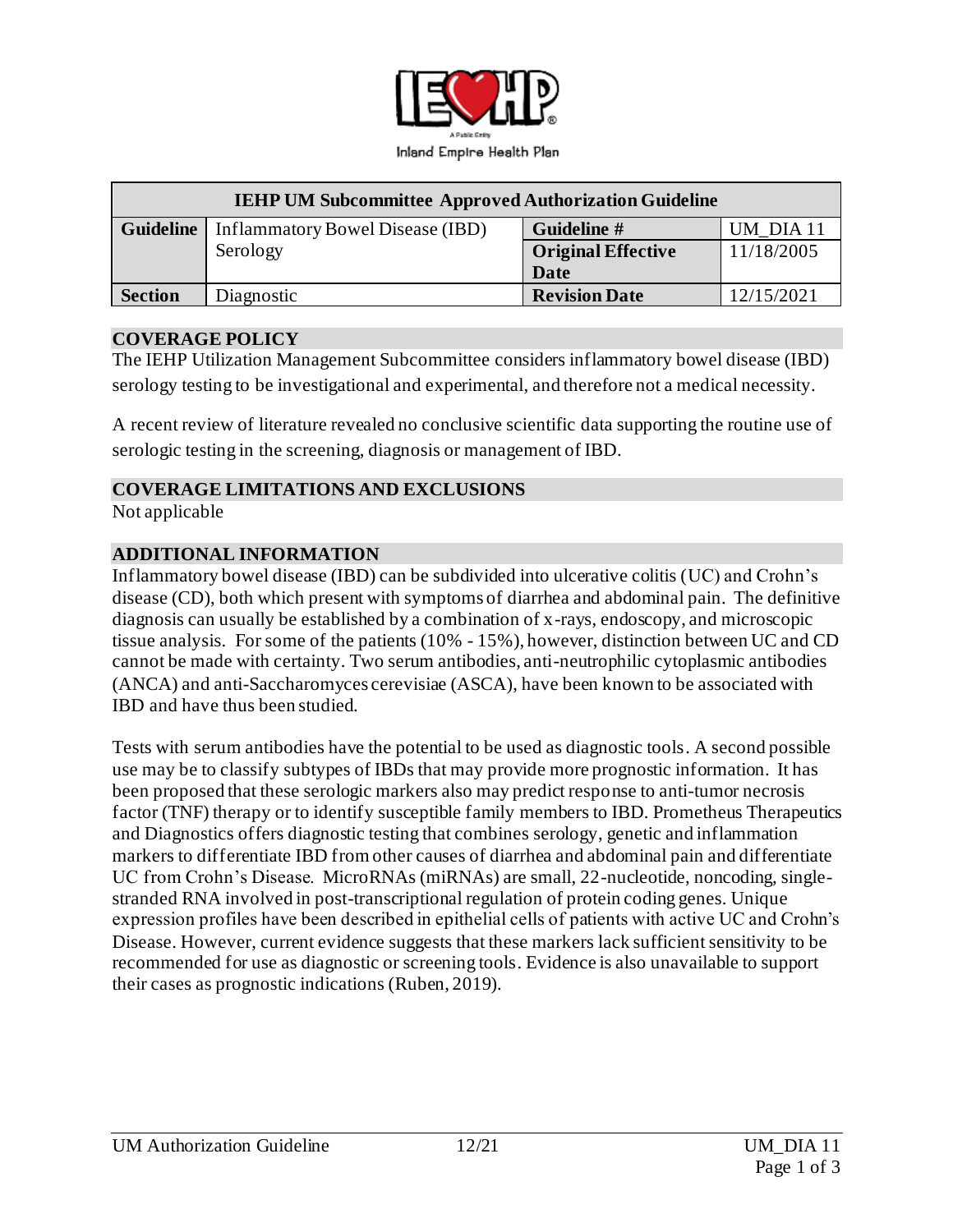# **CLINICAL/REGULATORY RESOURCE**

## **Medicare**

The Promethius IBD sgi Diagnostic test is not covered. Local Coverage Determination notes clinical validity has not been established for the use of this test in distinguishing ulcerative colitis (UC) from Crohn's Disease (CD). This assay does not meet Medicare reasonable and necessary criteria for coverage.

# **Medi-Cal**

Does not comment on serologic testing for IBD.

# **MCG**

The MCG guideline on MicroRNA Detection-Inflammatory Bowel Disease states that there are currently no clinical indications for the use of MicroRNA detection

The MCG guideline on Inflammatory Bowel Disease notes that the alternative care plan for patients not requiring hospitalization may include C-reactive protein, erythrocyte sedimentation rate, liver and renal function tests, perinuclear antineutrophil cytoplasmic antibody (pANCA), anti-Saccharomyces cerevisiae antibody (ASCA), iron studies, and testing for cytomegalovirus.

## **Apollo**

MicroRNA tests are not addressed. Aetna policies that consider antibody and genetic testing experimental and investigational to diagnose inflammatory bowel disease and distinguish ulcerative colitis from Crohn's disease are listed. The effectiveness and clinical value has not been established for these tests.

## **American College of Gastroenterology (ACG):**

The ACG Clinical Guideline for ulcerative colitis states that the individual and pooled sensitivity pANCA and anti–Saccharomyces cerevisiae antibodies (ASCA) for the diagnosis of UC versus CD is low and that such markers are not useful for establishing or ruling out a diagnosis.

ACG also states that there is currently no role for tests of pANCA in determining the likelihood of ulcerative colitis disease evolution and prognosis (Rubin et.al, 2019).

The ACG Clinical Guideline for Crohn's Disease recommends that routine use of serologic markers of IBD to establish the diagnosis of Crohn's disease is not indicated. Genetic testing is not indicated to establish the diagnosis of Crohn's disease.

## **REFERENCES**

- 1. Apollo Medical Review Criteria Guidelines for Managing Care, 20<sup>th</sup> edition, 2021. GI 187 Inflammatory Bowel Disease (IBD); Crohn's, Ulcerative (Regional) Colitis.
- 2. Lichtenstein, Gary R, Edward V Loftus, Kim L Isaacs, Miguel D Regueiro, Lauren B Gerson, Bruce E Sands. 2018. ACG Clinical Guideline: Management of Crohn's Disease in Adults. Am J Gastroenterol 113(4): 481-517. [https://journals.lww.com/ajg/Fulltext/2018/04000/ACG\\_Clinical\\_Guideline\\_\\_Management\\_](https://journals.lww.com/ajg/Fulltext/2018/04000/ACG_Clinical_Guideline__Management_of_Crohn_s.10.aspx?context=FeaturedArticles&collectionId=2) [of\\_Crohn\\_s.10.aspx?context=FeaturedArticles&collectionId=2](https://journals.lww.com/ajg/Fulltext/2018/04000/ACG_Clinical_Guideline__Management_of_Crohn_s.10.aspx?context=FeaturedArticles&collectionId=2). Accessed December 10, 2021.
- 3. MCG Health Ambulatory Care, 25<sup>th</sup> edition, 2021. A-0839 MicroRNA Detection-Inflammatory Bowel Disease.